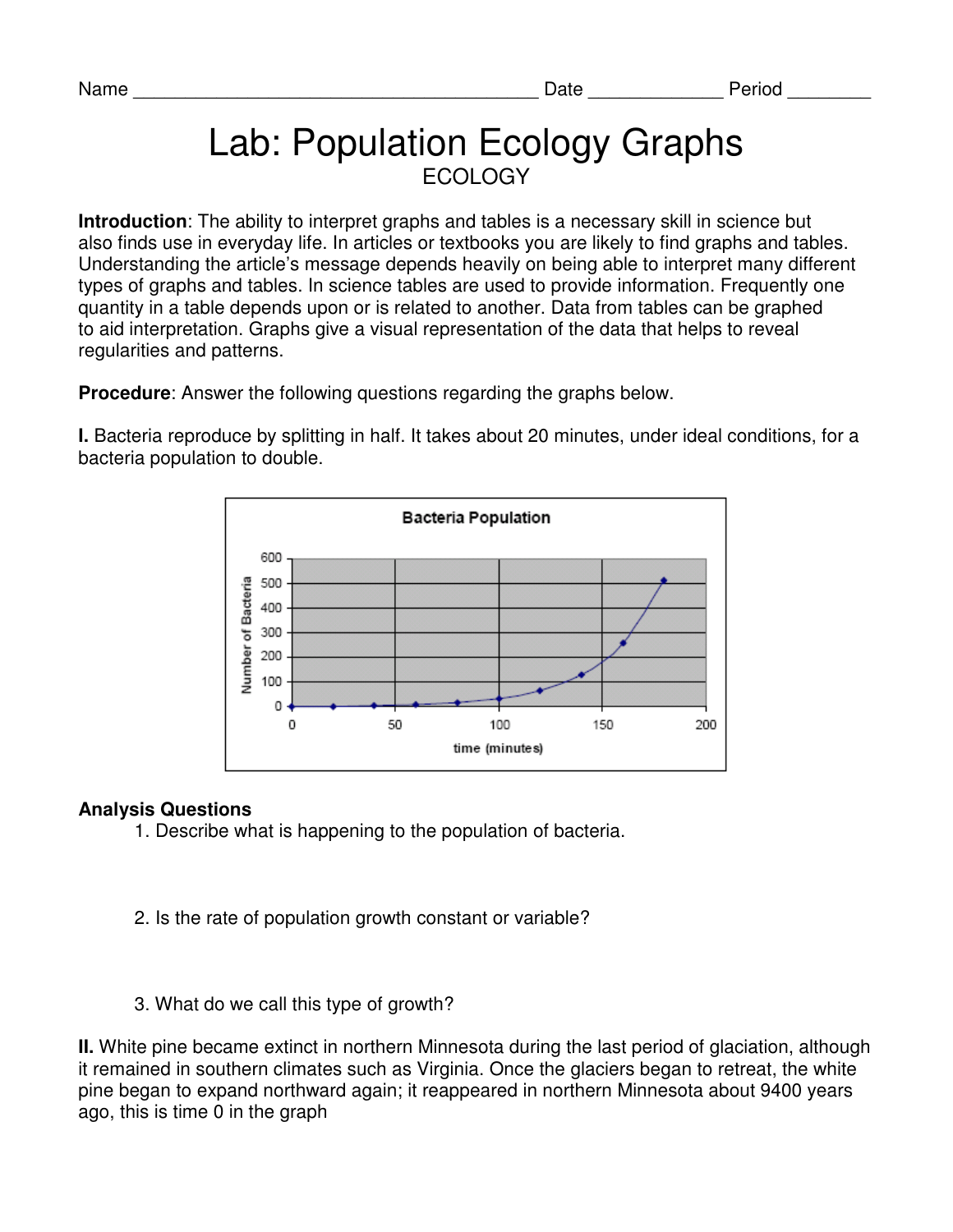

### **Analysis Questions**

- 1. What happens to the population growth after 110 years?
- 2. What is the carrying capacity of white pine in this ecosystem?
- 3. What factors would affect the carrying capacity of white pines?

4. How is it possible that the white pine population reached 462 individuals at year 110? What happen to the population from 110 years to 140 years?

#### **III. Ecological Studies of Wolves and Moose on Isle Royale**

Isle Royale is the largest island located in Lake Superior. The island is approximately 45 miles in length and 9 miles wide. Isle Royale consists of Isle Royale (main island) and multiple smaller islands. Isle Royale is about 12 miles south of Canada, 20 miles Southeast of Grand Portage, Minnesota and 53 miles north of Copper Harbor, Michigan. Isle Royale National Park was established in 1940, designated a wilderness area in 1976 and an International Biosphere Reserve in 1980. Isle Royale is a remote island, the only mode of transportation available is by boat or seaplane.

Moose first arrived at Isle Royale around 1900. The moose population tends to increase in years with mild winters, early spring green-up, abundant winter forage, low wolf numbers and low levels of tick infestation. Wolves first arrived at the island on an ice bridge from Canada in 1940. Disease has also influenced the wolf population. Between 1980 and 1982, the wolf population declined from 50 to 14, due to canine parvovirus.

The Isle Royale wolves and moose have been studied since 1959. This Isle Royale wolf-moose study is unique because it entails just a single predator (the wolf) and a single prey (the moose)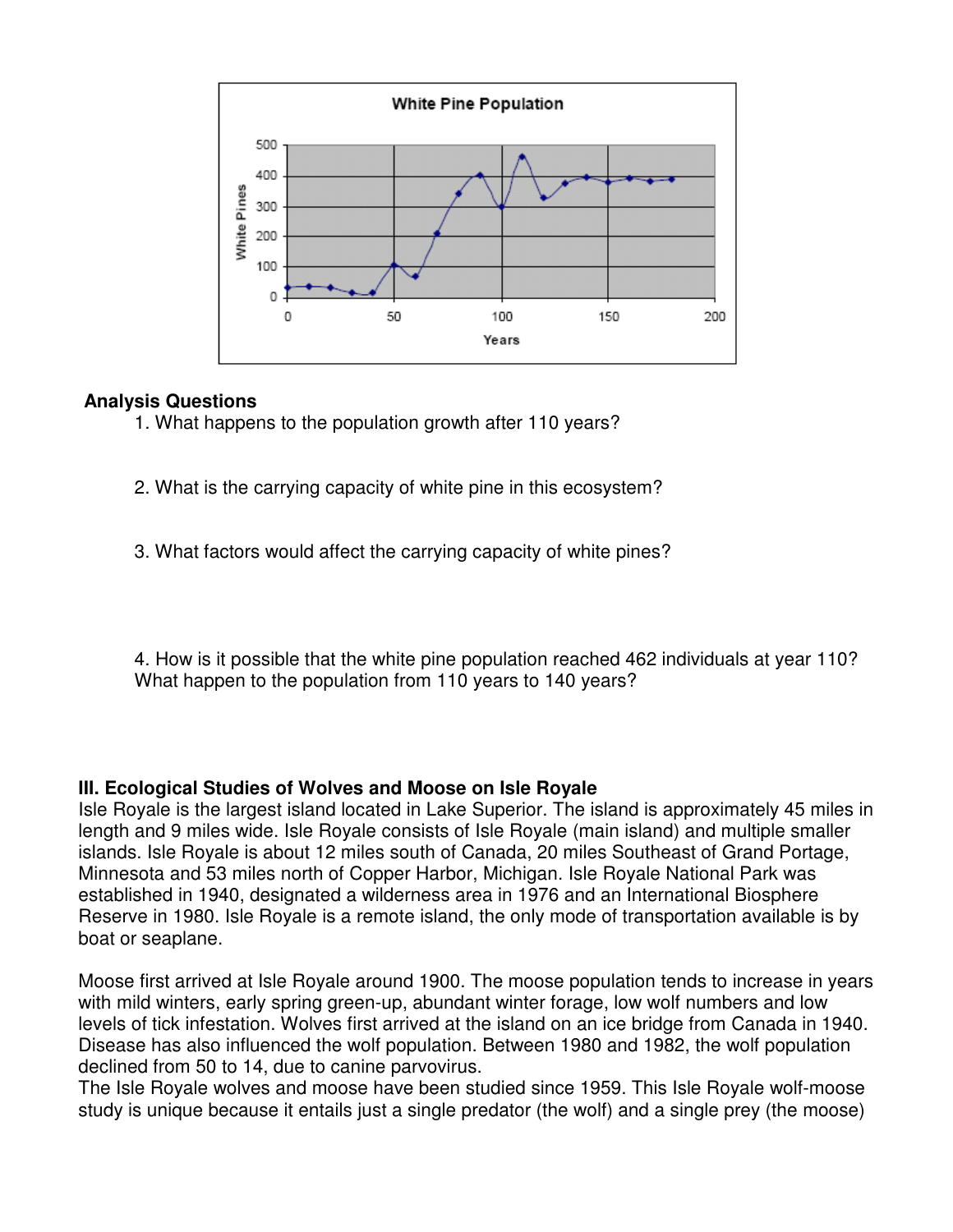on a small island with very little human influence. This is the longest continuous study of a predator and its prey.



## **Analysis Questions**

1. What is the greatest moose population?

What year did that occur?

What was the wolf population when the moose population the greatest?

- 2. What would happen to the moose population if the wolf population decreases?
- 3. What would happen to the wolf population if the moose population decreases?

4. What would happen to the moose population if the wolves were removed from Isle Royale?

5. Describe the pattern between the wolf population in relation to the moose population.

6. Identify a factor, other than moose population, that has influenced the wolf population in Isle Royale.